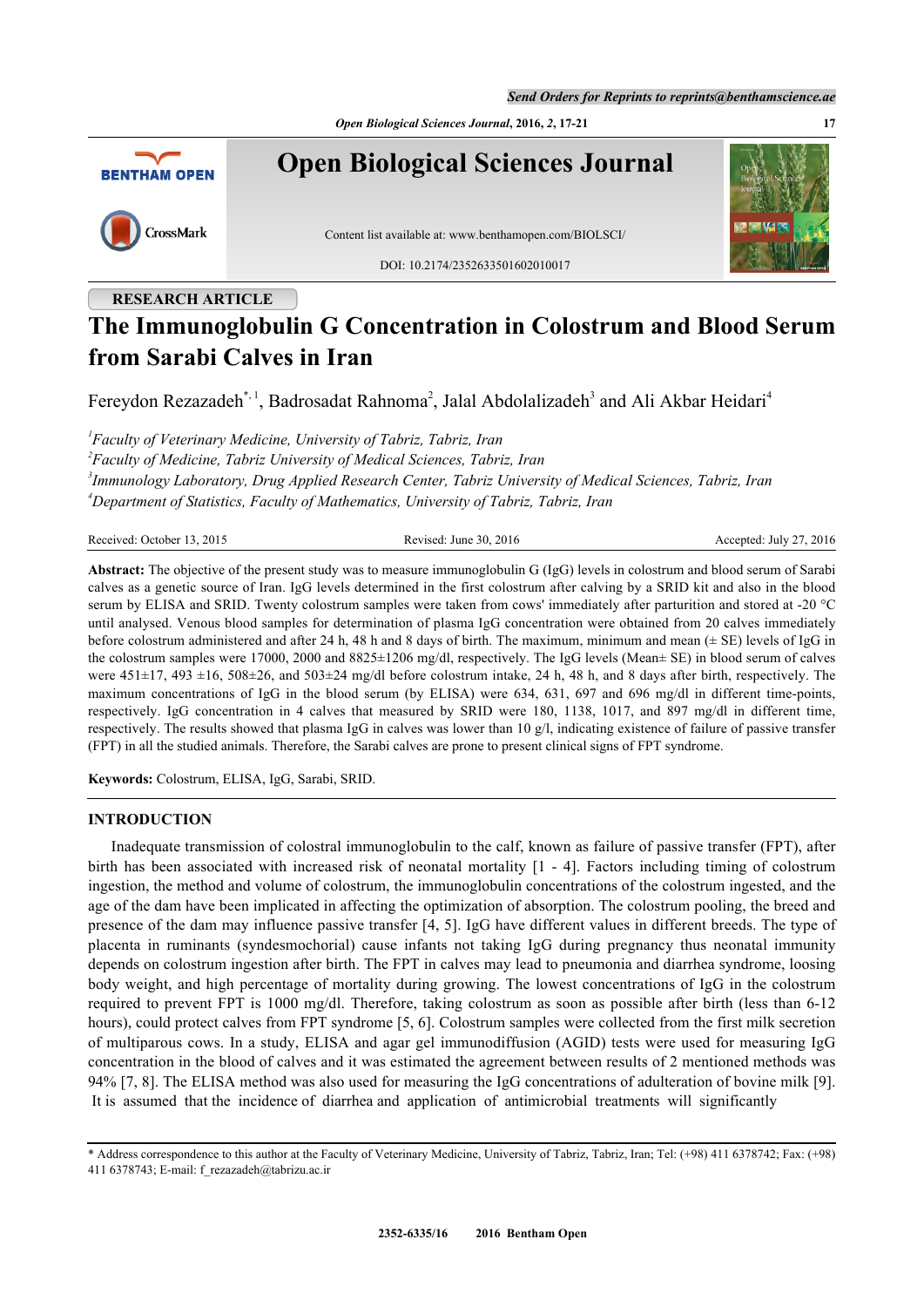### **18** *Open Biological Sciences Journal, 2016, Volume 2 Rezazadeh et al.*

reduce but weight gain is higher in the group of calves received the supplemental IgG [[6\]](#page-3-3). The aim of the present study is to measure immunoglobulin G (IgG) levels in colostrum and blood serum of Sarabi calves as a genetic source of Iran.

# **MATERIALS AND METHODS**

The research was carried out in Sarab, a city in the East Azerbaijan of Iran 700 Km to Tehran, the capital of Iran.

IgG concentrations were measured in the first milking colostrum after calving by a SRID kit (Kents Lab, USA). Twenty samples with 200 ml volumes were taken from cows in different ages from first milking and from 4 quarter in a plastic container and stored at -20°C until assayed. Collecting of colostrum was done in four seasons of the year. The age of dam, season of calving, single or twining, gender, weight at parturition, normal calving or dystocia, and duration of dry period were recorded. The characteristic of calves such as sex, time of birth (morning, evening, and night), season of year, type of calving (normal or dystocia), age of the mother at parturition and single or twin calves also were recorded. Calves were bottle-fed with colostrumas soon as possible after birth and then 2 times after 4 h. All of calves were fed 3 L of colostrum until 24 h after birth. Twenty blood samples were taken by a Venoject (EDTA) from Jugular vein after birth (before colostrum intake), 24 h, 48 h, and 8 days after birth. The blood sera were separated by a centrifuge (3000 rpm for 10 min) as soon as possible and were stored at -20°C until analyzed. Wilson *et al.* revealed that the activity of serum gamma-glutamyl transferase (GGT) should be used and restricted to assess passive transfer status in beef calves beneath 8 days. We did not determine the activity of serum GGT as findings by Wilson study are not in agreement with some other papers. Since Wilson and some other researchers have been focused on days being selected less than 10 so that we did so. IgG levels were determined in blood samples by ELISA (Koma, South Korea) and SRID (Triple J Farms, Redmond, WA) kits. All characteristics related to the cows and calving were recorded. Statistical analyses of the data were performed by SPSS (version 16) using one and two way ANOVA, or student *t*-test. The results were statistically analyzed by ANOVA test under probability (*P*<0.05) using Minitab program.

# **Single Radial Immunodiffusion Assay (SRID)**

The SRID Kit was used for detection of bovine immunoglobulin G. The sera were separated from the blood and preserved at -20 $^{\circ}$ C until further experiment. Briefly, 5 µl bovine IgG standards and serum or colostrum samples were loaded in the wells and incubated in a humid chamber at room temperature (RT) overnight. The diameter of the precipitation ring was measured with a millimeter ruler and compared with the standard values (1-2). All samples were run in duplicate.

# **ELISA**

ELISA microplates were coated with 100 µl of Affinity purified Sheep anti-Bovine IgG antibody (1:1,000 dilution in 50 mM Carbonate-Bicarbonate Buffer, pH 9.6) overnight at 4°C. Then, the plate blocked with 200 µl blocker solution (4% non-fat dry milk in PBS, pH 7.4) and incubated at RT for 1 h. The plate was washed with PBST (0.1% Tween-20 in PBS, pH 7.4) three times. The plate was incubated with serial concentrations of Bovine Reference Serum as standard solution (20,000, 500, 250, 125, 62.5, 31.25, 15.625 and 7.8 ng/ml) and diluted samples at RT for 1 h. The wells were incubated with HRP conjugated Sheep anti-Bovine IgG (1:10,000 dilution in PBS, pH 7.4) and incubated for 1 h at RT. 50 μL Substrate solution was added after washing well. The color intensity was measured at 450 nm by a microplatereader (Stat Fax, St. Louis, MO, USA). All samples were run in duplicate.

# **RESULTS**

The minimum, maximum, and mean (±SE) concentrations of IgG in the colostrum were 2000, 17000, 8825±1206 mg/dl, respectively (Table **[1](#page-2-0)**). The age of dam, season of calving, single or twining, gender, weight at birth, normal calving or dystocia of dam, and duration of dry period did not affect the IgG levels in colostrum of Sarabi cows (*P*>0.05). Sixteen blood samples (10 males and 6 females) were collected and analyzed by ELISA. Body weight at birth was  $26\pm0.88$  kg (Mean $\pm$  SE) and IgG levels of the blood were  $451\pm17$ ,  $493\pm16$ ,  $508\pm26$ , and  $503\pm24$  mg/dl before colostrum intake, 24 h, 48 h, and 8 days after birth, respectively (Table **[2](#page-2-1)**). The maximum and minimum levels of blood IgG (by ELISA) was 634, 631, 697, 696 mg/dl and 352, 402, 332, 359 mg/dl in different time respectively (Table **[3](#page-2-2)**). Gender of calves (10 males and 6 females), time of birth (morning 3, evening 4 and night 9), season of year (spring 8, summer 6, fall 1 and winter 1), type of calving (normal 9 and dystocia 7), age of the mother at calving (heifer 13, second 1, third 1, sixth calving 1) and single or twin calves did not influence serum levels of IgG (*P*>0.05). IgG levels in 4 (2 females and 2 males) calves that measured by SRID were 180, 1138, 1017, and 897 mg/dl in different time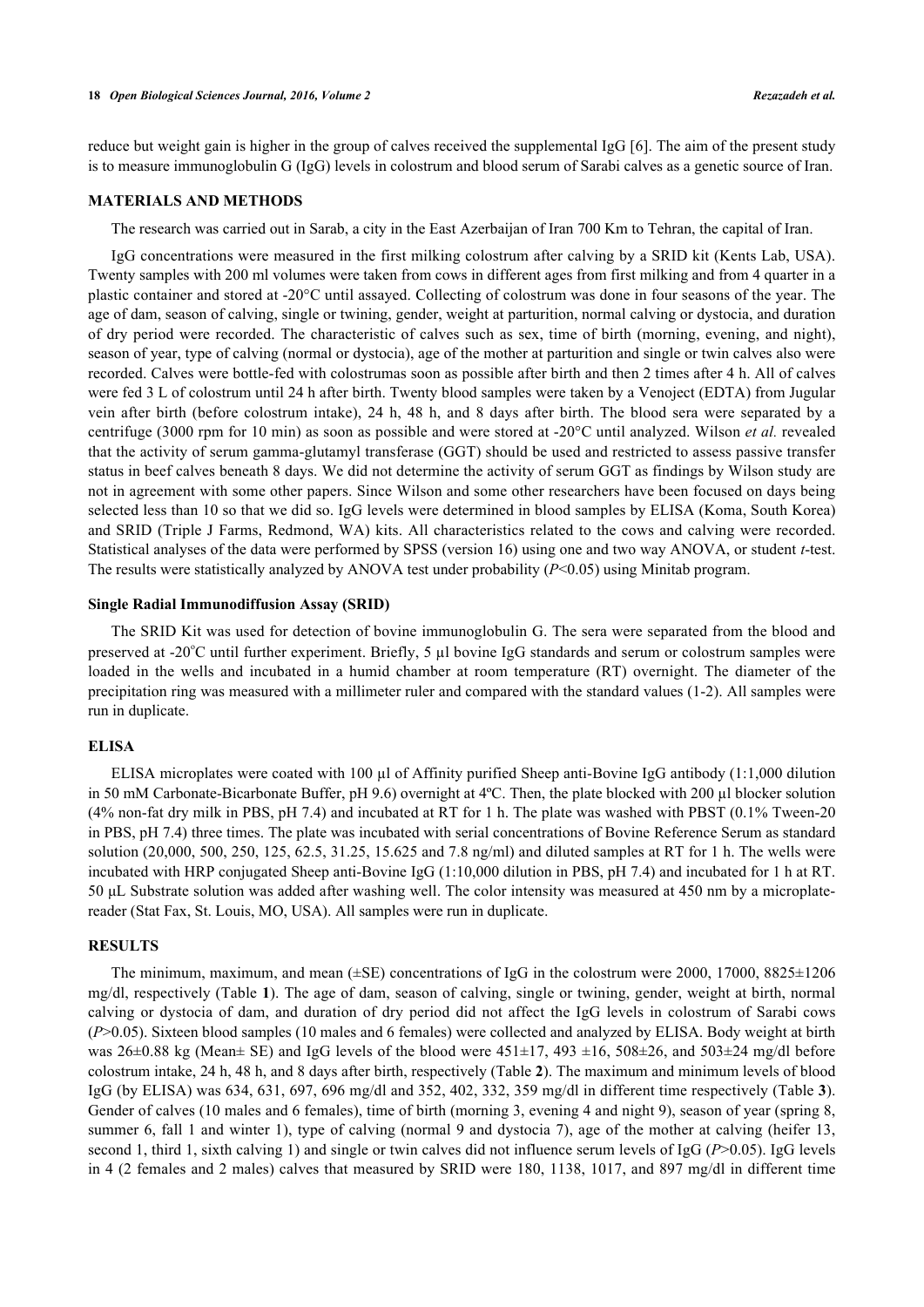respectively. In both methods blood levels of IgG in blood samples in different time were not significantly different (*P*>0.05) with each other but showed significant differences in the colostral levels of IgG (*P*<0.05). Altogether, the results demonstrated that blood levels of IgG were 1/10 (one tenth) of colostral levels of IgG in both methods (*P*<0.05).

# <span id="page-2-0"></span>**Table 1. The maximum, minimum and Mean± SE levels of IgG (mg/dl) in 20 colostrum samples.**

| wmum. | <b>Minimum</b> | $-1$<br>Меа                                                |
|-------|----------------|------------------------------------------------------------|
| 17000 | 2000           | 120.<br>ററെ മ<br>ააგა<br>L∠UU<br>- - - -<br>$- - -$<br>. . |

<span id="page-2-1"></span>**Table 2. The blood levels of IgG in the calves measured by ELISA [Mean± SE (mg/dl)] and SRID (mg/dl).**

| ELISA [Mean $\pm$ SE (mg/dl)] in 16 calves |              |              | SRID (mg/dl) in 4 calves |               |     |      |                           |
|--------------------------------------------|--------------|--------------|--------------------------|---------------|-----|------|---------------------------|
| <b>Before intake</b>                       | 24 h         | 48 h         | days of age              | Before intake | ∼   | 48 h | $\Omega$<br>8 days of age |
| $451 \pm 17$                               | $493 \pm 16$ | $508 \pm 26$ | $503 \pm 24$             | 180           | 138 | 1017 | 897                       |

<span id="page-2-2"></span>**Table 3. the maximum and minimum levels of IgG (mg/dl) were measured by ELISAin blood of calves at different times.**

|              | <b>Before colostrum intake</b> | 24 h         | 48 h      | 8 days after birth |
|--------------|--------------------------------|--------------|-----------|--------------------|
| Maximum      | 634                            | $\sim$<br>03 | $69^{-}$  | 696                |
| .<br>linimum | - - -<br>ے ر                   | 402          | 22<br>ے ر | :5G<br>. ب         |

# **DISCUSSION**

IgG have different values in different breeds. The type of placenta in ruminants (syndesmochorial) causes infants not taking IgG during pregnancy. Thus, neonatal immunity depends on colostrum ingested after birth [\[8](#page-3-5), [9\]](#page-3-6). The minimum level of IgG in the colostrum to cease FPT is 1000 mg/dl. The calves' colostrum intake after birth (less than 6-12 hours) could protect against FPT syndrome. SRID is preferred to ELISA for measurement of IgG levels in the colostrum because of turbidity appeared in colostrum [\[1\]](#page-3-0). SRID was also applied to determine the colostral levels of IgG in some other animals such as goats described by Arguello *et al*. [[10](#page-3-7)]. In an experiment performed on Norwegian dairy cows and SRID was applied to measure colostral levels of IgG, 57.8% of the samples contained less than 50 g of IgG/L of colostrum. In other study, calf age up to 4 hours neither had significant effect on the calf's ability to ingest colostrum nor on serum level of IgG after 48 h [[11](#page-3-8) - [14\]](#page-3-9). Calf sex, calf birth weight, and season of calving were not significant predictors for detection of serum IgG in precolostral samples [\[15](#page-3-10)]. The findings of the present study were in agreement with results of research done by Chigerwe *et al*. In another study performed on the sheep in Iran, the serum levels of IgG was not affected by sex, litter type, number of ewe parturition and birth weight [[16\]](#page-3-11) that were parallel with our findings on calves. The study of Cheryl L. *et al*. (2009) showed that the twining, dystocia and calves born from a heifer will intake IgG lower than 16 g/L of colostrum which is in contrary with our findings. The research demonstrated that the blood levels of IgG are the same by ELISA and SRID . Furthermore, serum levels of IgG in our study are similar to results of Lee SH and his colleagues. Since the Sarabi calves did not intake pasteurized or freezed colostrum, or colostrum replacer and always feeding by fresh colostrum so we could not compare our finding from this viewpoint (IgG and total protein in blood) with other research. Some studies suggested that the colostrum replacer product failed to routinely provide adequate IgG concentration compared with the fresh colostrum and claves fed fresh colostrum had significantly higher serum total protein and IgG concentrations [[14](#page-3-9), [15](#page-3-10), [17](#page-4-0)]. Both volume and method of colostrum feeding are important in terms of serum level of IgG, especially if small volume is utilized (*i.e*. 1.5 L). In the other hand, if a large volume of colostrum is fed (3 L), the method of feeding (bottle or esophageal tube) will not affect IgG absorption and passive transfer indices [\[18](#page-4-1), [19](#page-4-2)]. In present study all calves received colostrum only *via* bottle as explained in the material and methods. Wilson *et al*. demonstrated that the activity of serum GGT should be used and restricted to assess passive transmission status in beef calves beneath 8 days of age [\[20\]](#page-4-3). We did not measure the amount of GGT activity and the findings obtained from experiment of Wilson were not in parallel with those of other papers. A new research presented that the adding the selenium to colostrum increases the amount of IgG absorbed by newborn calves. It seems that this might directly activate physiological pinocytosis of intestinal epithelial cells because of being reaction occurred rapidly [[21](#page-4-4)]. However, supplementing colostrum with other nutrients did not influence passive immunity and IgG levels [\[22](#page-4-5), [23\]](#page-4-6). Bender *et al*. believe that measurement of IgG merely is not sufficient and could not represent the absorption patterns so plasma protein content or activity of serum GGT should be determined. Values of hormones (*e.g*. insulin, glucagon, insulin-like growth factor-I, including its binding proteins, and cortisol), essential and non-essential fatty acids and fat-soluble vitamins (*e.g*. β-carotene, retinol, and α-tocopherol) are dependent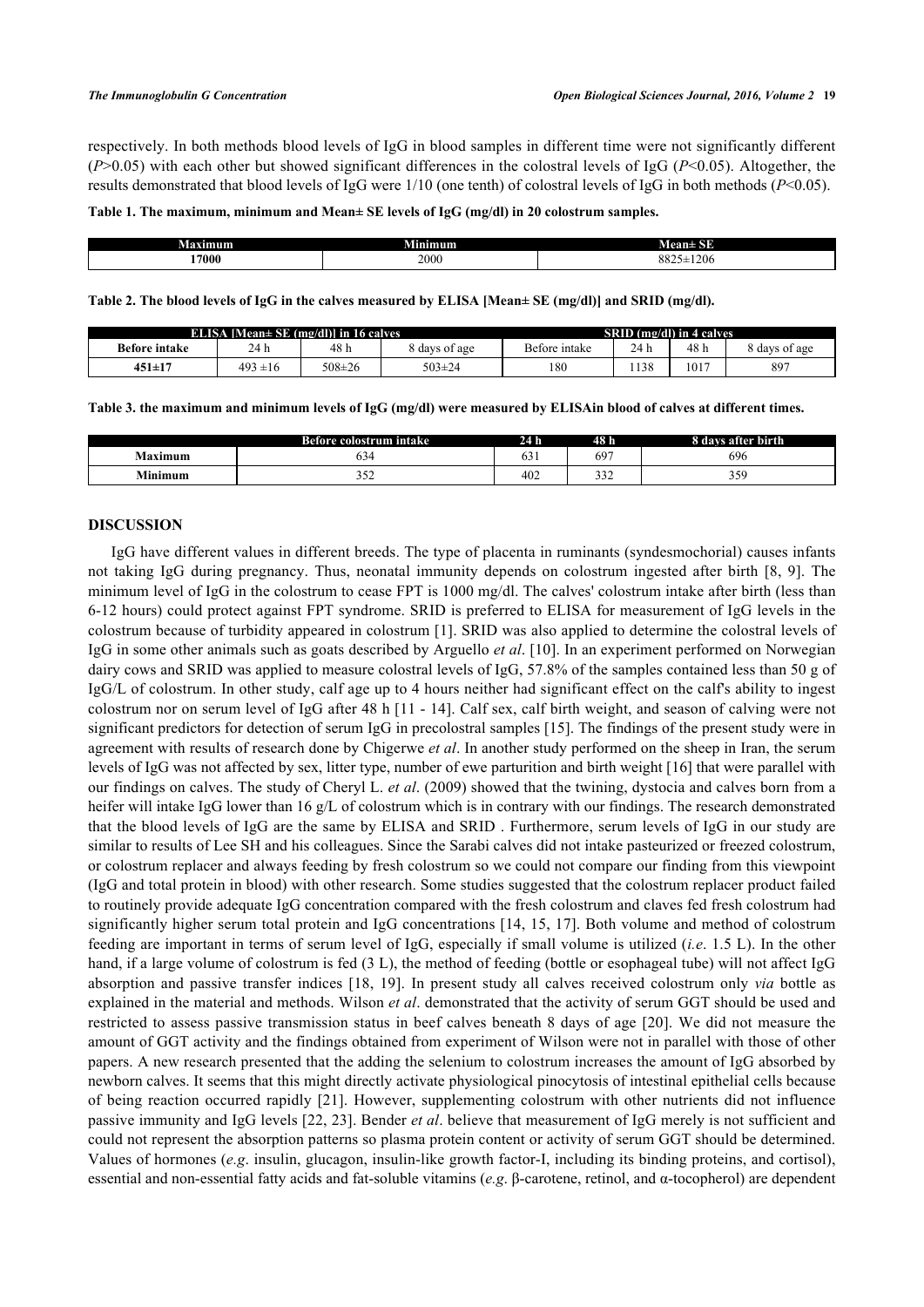on time and volume of colostrum fed [\[2](#page-3-12), [24](#page-4-7) - [26](#page-4-8)]. This evidence may be adapted also to quality of maternal colostrum. Other studies are recommended to be done and GGT activity or total protein values must be measured to complete the results of present study.

### **CONFLICT OF INTEREST**

The authors confirm that this article content has no conflict of interest.

# **ACKNOWLEDGEMENTS**

This study was funded by the grant number S/27/2591-16 from the research vice-chancellor of the University of Tabriz (Iran).

# **REFERENCES**

- <span id="page-3-0"></span>[1] Ameri M, Wilkerson MJ. Comparison of two commercial radial immunodiffusion assays for detection of bovine immunoglobulin G in newborn calves. J Vet Diagn Invest 2008; 20(3): 333-6. [\[http://dx.doi.org/10.1177/104063870802000312\]](http://dx.doi.org/10.1177/104063870802000312) [PMID: [18460621](http://www.ncbi.nlm.nih.gov/pubmed/18460621)]
- <span id="page-3-12"></span>[2] Blum JW, Hammon H. Colostrum effects on the gastrointestinal tract, and on nutritional, endocrine and metabolic parameters in neonatal calves. Livest Prod Sci 2000; 66(2): 151-9. [\[http://dx.doi.org/10.1016/S0301-6226\(00\)00222-0\]](http://dx.doi.org/10.1016/S0301-6226(00)00222-0)
- [3] Xu LB, Chen L, Gao W, Du KH. Bovine immune colostrum against 17 strains of diarrhea bacteria and *in vitro* and *in vivo* effects of its specific IgG. Vaccine 2006; 24(12): 2131-40. [\[http://dx.doi.org/10.1016/j.vaccine.2005.11.009](http://dx.doi.org/10.1016/j.vaccine.2005.11.009)] [PMID: [16314006](http://www.ncbi.nlm.nih.gov/pubmed/16314006)]
- <span id="page-3-1"></span>[4] Waldner CL, Rosengren LB. Factors associated with serum immunoglobulin levels in beef calves from Alberta and Saskatchewan and association between passive transfer and health outcomes. Can Vet J 2009; 50(3): 275-81. [PMID: [19436479\]](http://www.ncbi.nlm.nih.gov/pubmed/19436479)
- <span id="page-3-2"></span>[5] Jaster EH. Evaluation of quality, quantity, and timing of colostrum feeding on immunoglobulin G1 absorption in Jersey calves. J Dairy Sci 2005; 88(1): 296-302.

[\[http://dx.doi.org/10.3168/jds.S0022-0302\(05\)72687-4](http://dx.doi.org/10.3168/jds.S0022-0302(05)72687-4)] [PMID: [15591392\]](http://www.ncbi.nlm.nih.gov/pubmed/15591392)

- <span id="page-3-3"></span>[6] Berge AC, Besser TE, Moore DA, Sischo WM. Evaluation of the effects of oral colostrum supplementation during the first fourteen days on the health and performance of preweaned calves. J Dairy Sci 2009; 92(1): 286-95. [\[http://dx.doi.org/10.3168/jds.2008-1433\]](http://dx.doi.org/10.3168/jds.2008-1433) [PMID: [19109287](http://www.ncbi.nlm.nih.gov/pubmed/19109287)]
- <span id="page-3-4"></span>[7] Weaver DM, Tyler JW, VanMetre DC, Hostetler DE, Barrington GM. Passive transfer of colostral immunoglobulins in calves. J Vet Intern Med 2000; 14(6): 569-77. [\[http://dx.doi.org/10.1111/j.1939-1676.2000.tb02278.x\]](http://dx.doi.org/10.1111/j.1939-1676.2000.tb02278.x) [PMID: [11110376](http://www.ncbi.nlm.nih.gov/pubmed/11110376)]
- <span id="page-3-5"></span>[8] Radostits OM, Gay CC, Hinchcliff KW, *et al.* Veterinary Medicine. 10<sup>th</sup> ed. Philadelphia, PA: Sunders Elsevier 2007; pp. 149-53.
- <span id="page-3-6"></span>[9] Fernández A, Ramos JJ, Loste A, *et al.* Influence of colostrum treated by heat on immunity function in goat kids. Comp Immunol Microbiol Infect Dis 2006; 29(5-6): 353-64. [\[http://dx.doi.org/10.1016/j.cimid.2006.09.005](http://dx.doi.org/10.1016/j.cimid.2006.09.005)] [PMID: [17030384\]](http://www.ncbi.nlm.nih.gov/pubmed/17030384)
- <span id="page-3-7"></span>[10] Argüello A, Castro N, Capote J. Short communication: evaluation of a color method for testing immunoglobulin G concentration in goat colostrum. J Dairy Sci 2005; 88(5): 1752-4. [\[http://dx.doi.org/10.3168/jds.S0022-0302\(05\)72849-6](http://dx.doi.org/10.3168/jds.S0022-0302(05)72849-6)] [PMID: [15829668\]](http://www.ncbi.nlm.nih.gov/pubmed/15829668)
- <span id="page-3-8"></span>[11] Chigerwe M, Tyler JW, Summers MK, Middleton JR, Schultz LG, Nagy DW. Evaluation of factors affecting serum IgG concentrations in bottle-fed calves. J Am Vet Med Assoc 2009; 234(6): 785-9. [\[http://dx.doi.org/10.2460/javma.234.6.785](http://dx.doi.org/10.2460/javma.234.6.785)] [PMID: [19284346\]](http://www.ncbi.nlm.nih.gov/pubmed/19284346)
- [12] Lee SH, Jaekal J, Bae CS, *et al.* Enzyme-linked immunosorbent assay, single radial immunodiffusion, and indirect methods for the detection of failure of transfer of passive immunity in dairy calves. J Vet Intern Med 2008; 22(1): 212-8. [\[http://dx.doi.org/10.1111/j.1939-1676.2007.0013.x\]](http://dx.doi.org/10.1111/j.1939-1676.2007.0013.x) [PMID: [18289312](http://www.ncbi.nlm.nih.gov/pubmed/18289312)]
- [13] Hurley IP, Coleman RC, Ireland HE, Williams JH. Measurement of bovine IgG by indirect competitive ELISA as a means of detecting milk adulteration. J Dairy Sci 2004; 87(3): 543-9. [\[http://dx.doi.org/10.3168/jds.S0022-0302\(04\)73195-1](http://dx.doi.org/10.3168/jds.S0022-0302(04)73195-1)] [PMID: [15202637\]](http://www.ncbi.nlm.nih.gov/pubmed/15202637)
- <span id="page-3-9"></span>[14] Weaver DM, Tyler JW, Scott MA, Wallace LM, Marion RS, Holle JM. Passive transfer of colostral immunoglobulin G in neonatal llamas and alpacas. Am J Vet Res 2000; 61(7): 738-41. [\[http://dx.doi.org/10.2460/ajvr.2000.61.738](http://dx.doi.org/10.2460/ajvr.2000.61.738)] [PMID: [10895892\]](http://www.ncbi.nlm.nih.gov/pubmed/10895892)
- <span id="page-3-10"></span>[15] Gulliksen SM, Lie KI, Sølverød L, Østerås O. Risk factors associated with colostrum quality in Norwegian dairy cows. J Dairy Sci 2008; 91(2): 704-12. [\[http://dx.doi.org/10.3168/jds.2007-0450\]](http://dx.doi.org/10.3168/jds.2007-0450) [PMID: [18218758](http://www.ncbi.nlm.nih.gov/pubmed/18218758)]
- <span id="page-3-11"></span>[16] Arthington JD, Cattell MB, Quigley JD III. Effect of dietary IgG source (colostrum, serum, or milk-derived supplement) on the efficiency of